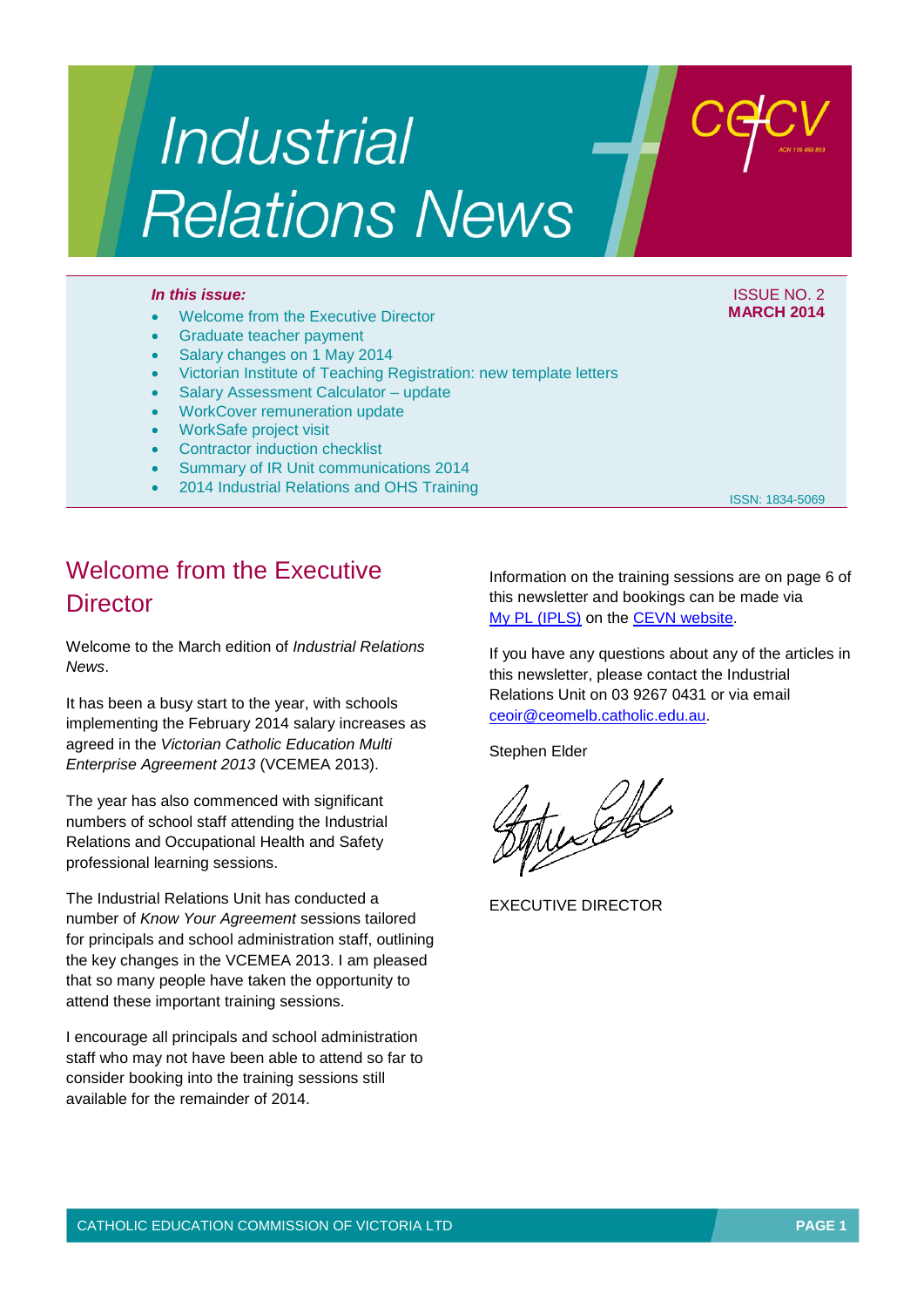## Graduate teacher payment

A graduate teacher (T1-1) who was employed on an ongoing basis between 2 January 2013 and 1 April 2013 is entitled to receive the graduate teacher payment on 1 May 2014.

Clause 51 of the [VCEMEA 2013](http://web.cecv.catholic.edu.au/vcsa/Agreement_2013/VCEMEA_2013.pdf) sets out the entitlement. The lump sum payment is based on the graduate teacher's commencement date of employment as set out in the table below:

| <b>Commencement on or before</b>           | <b>Payment</b> |
|--------------------------------------------|----------------|
| Between 2 January 2013 and 1 February 2013 | \$446          |
| Between 2 February 2013 and 1 March 2013   | \$297          |
| Between 2 March 2013 and 1 April 2013      | \$149          |

The lump sum payment should be made in the first pay period on or after 1 May 2014.

In addition, the salary level of the teacher should be increased to from T1-1 to T1-2 effective from 1 May 2014.

## Salary changes 1 May 2014 *Changes to incremental progression*

Incremental progression for ongoing staff occurs on 1 May 2014, which means that increases in salary must take effect from 1 May 2014 even though the actual payment may not be made until after 1 May 2014.

An ongoing employee must have **six months of service** in the incremental period between 1 May 2013 and 30 April 2014 to qualify for incremental progression (previously only four months of service was required).

Where employees are subject to an Employee Improvement Plan (EIP) under Clause 13.4 of the [VCEMEA 2013,](http://web.cecv.catholic.edu.au/vcsa/Agreement_2013/VCEMEA_2013.pdf) incremental progression may be withheld until the EIP has been concluded. Any incremental progression should occur (along with backpay of the incremental salary increase) at the conclusion of the EIP, other than where the EIP results in termination of employment under Clause 13.5(d) of the [VCEMEA 2013.](http://web.cecv.catholic.edu.au/vcsa/Agreement_2013/VCEMEA_2013.pdf)

Details regarding incremental progression and classification structures are detailed in Part 3 *[Salaries](http://web.cecv.catholic.edu.au/vcsa/Implementation_Guidelines/Part_3.pdf)  [and Allowances](http://web.cecv.catholic.edu.au/vcsa/Implementation_Guidelines/Part_3.pdf) (2014 School Year)* of the *2013 Agreement Implementation Guide* (Guide) which can be accessed from the CECV website [www.cecv.catholic.edu.au](http://www.cecv.catholic.edu.au/) under *Industrial Relations*.

## *Other changes on 1 May 2014*

On 1 May 2014 there are a number of structural changes occurring to the salary scales for all employees except teachers. The changes can include:

- the renumbering of incremental salary points
- adjustments to the maximum and minimum salary points of some classifications
- the reduction or increase in the number of salary points within a classification.

An employee may receive a salary increase effective from 1 May 2014 as a result of one or more of these changes even though the employee is not eligible for incremental progression.

It is extremely important that the salary scales detailed in Part 3 *[Salaries and Allowances](http://web.cecv.catholic.edu.au/vcsa/Implementation_Guidelines/Part_3.pdf) (2014 School Year)* of the Guide are followed for all staff.

## *Salary progression Level 3-8 education support employees*

The VCEMEA 2013 provides specific provisions in relation to the salary progression of Education Support employees classified as Level 3-8 (formerly classified as Level 5-16 School Officers).

The relevant clause of the VCEMEA 2013 is 41.2(b).

An Education Support employee at Level 3-8 on 30 April 2014 can progress to ES3-9 on 1 May 2014 if the employee can 'satisfactorily demonstrate to the Employer that they meet the qualifications and experience criteria', (Appendix 6, clause 1.3(e)).

Details regarding this process are detailed in the circular dated [14 March 2014](http://cevn.cecv.catholic.edu.au/WorkArea/DownloadAsset.aspx?id=23402) and [Part 4](http://web.cecv.catholic.edu.au/vcsa/Implementation_Guidelines/Part_4.pdf) *Guidelines for salary progression on 1 May 2014, education support employees (ES3-8)* of the Guide which can be accessed from the [CECV website](http://web.cecv.catholic.edu.au/frameset.htm?page=industrial) under *Industrial Relations*.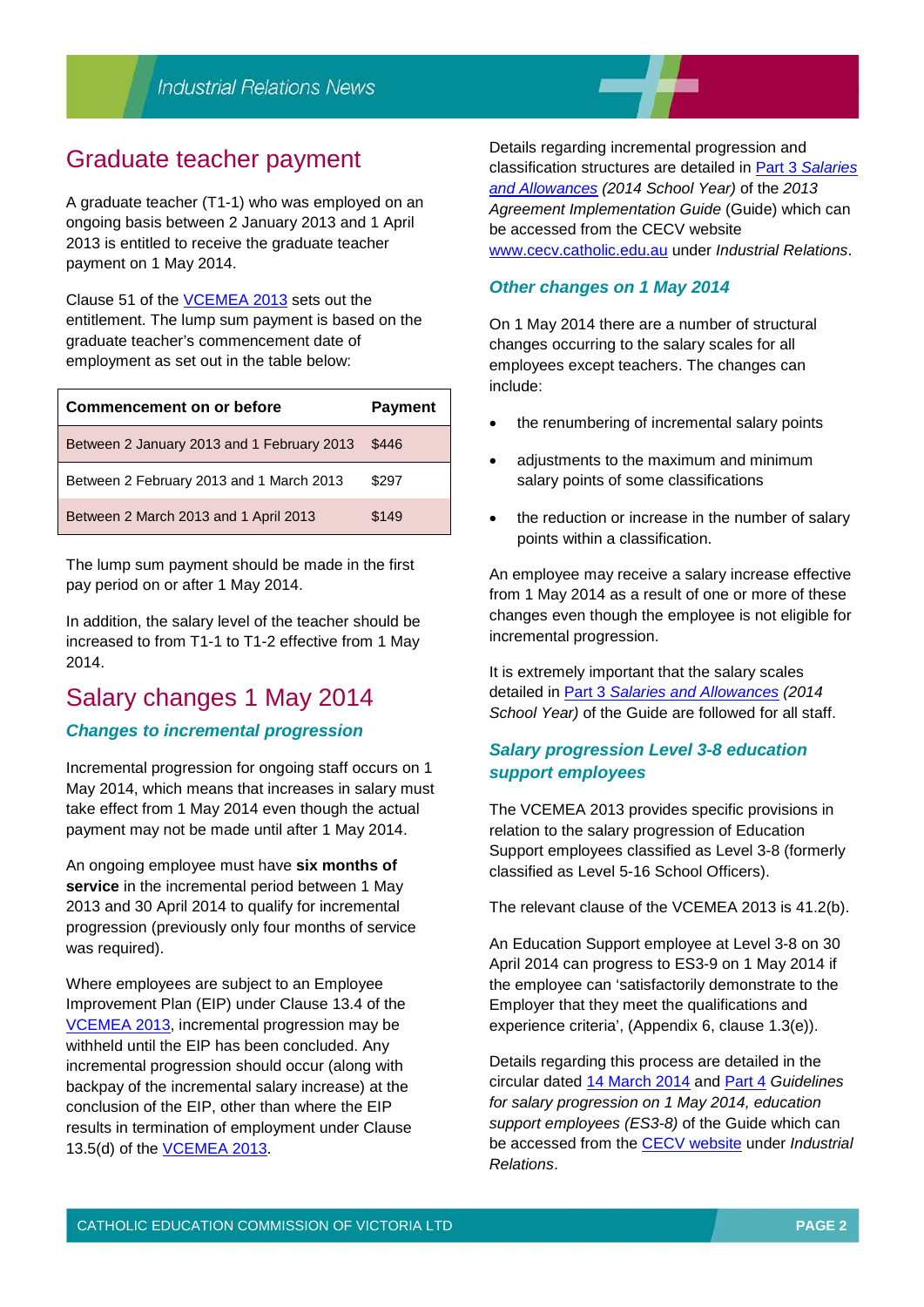## Victorian Institute of Teaching registration: new template letters

A reminder that at the commencement of the school year, principals **must** check to ensure that all teaching staff have the appropriate registration with the Victorian Institute of Teaching (VIT). **It is an offence for a person or body to employ or continue to employ a person to teach who is not registered with the VIT.**

The January 2014 edition of *[Industrial Relations](http://web.cecv.catholic.edu.au/vcsa/newsletters/IR%20News,%20No.%201,%20Jan%202014.pdf)  [News](http://web.cecv.catholic.edu.au/vcsa/newsletters/IR%20News,%20No.%201,%20Jan%202014.pdf)* details the requirements in relation to teacher registration and Working With Children Checks. Clause 14 of the VCEMEA 2013 details the standdown procedures in relation to staff without appropriate registration or Working With Children Checks.

Template letters in relation to these procedures are now available now on the [CECV website](http://web.cecv.catholic.edu.au/vcsa/lettersofappointment/instructions.html) under *Industrial Relations* / *Template Letters*.

## Salary Assessment Calculator – update

The updated Salary Assessment Calculator is now on the CEVN website [http://cevn.cecv.catholic.](http://cevn.cecv.catholic.edu.au/) [edu.au](http://cevn.cecv.catholic.edu.au/) under *Staffing & IR* / *[Salary Assessment](http://cevn.cecv.catholic.edu.au/staffingir/salary_assessment.htm)*. It can also be accessed from the [CECV website](http://web.cecv.catholic.edu.au/vcsa/SalAssess/salaryassmt.htm) under *Industrial Relations* / *Salary Assessments*.

The update takes account of the requirement for newly-employed teachers to have six months of experience between 1 May 2013 and 30 April 2014 to be credited with a year of teaching experience in this period. The new salary classifications for teachers have also been updated.

In addition the following documents have also been revised:

- Salary Assessment [Information for Teachers](http://web.cecv.catholic.edu.au/vcsa/SalAssess/salary_assessment_information.pdf)
- **[Application for Salary Assessment](http://web.cecv.catholic.edu.au/vcsa/SalAssess/salary_assessment_application.pdf)**
- [How to use](http://web.cecv.catholic.edu.au/vcsa/SalAssess/sac_help.pdf) the Salary Assessment Calculator

If you have questions or issues using the Salary Assessment Calculator, please call the IR Unit on 03 9267 0431 for assistance.

## WorkCover remuneration update

Your WorkCover insurance premium is determined by your remuneration, which is made up of the wages and other benefits you pay to your employees.

Prior to the commencement of each financial year, you will be asked to provide your WorkCover Agent with a remuneration estimate. Then, at the end of the year, you will complete a 'declaration of rateable remuneration' to certify or amend the original estimate. If the certified (actual) remuneration exceeds the estimate provided, a premium adjustment may need to be made.

Many employers are unaware that the *Accident Compensation (WorkCover Insurance) Act 1993* stipulates heavy penalties where an employer's certified remuneration exceeds the estimated figure by more than 20 per cent. Penalties can range from an additional 30–100 per cent of the difference in premium due to the error.

### *What should you do?*

It is recommended that schools review their current 2013/14 remuneration estimate and, if necessary, reestimate to avoid an underestimation penalty.

Schools can update their remuneration by logging on to [Online Employer Services](https://www4.worksafe.vic.gov.au/iam/login.do) or by emailing [wcvpremium@gbtpa.com.au](mailto:wcvpremium@gbtpa.com.au) (if your insurer is Gallagher Bassett) with the following information:

- WorkSafe Employer Number
- Revised Remuneration (if you have multiple workplaces, you will need to provide a breakdown per workplace) for wages and superannuation.

If you have any queries or require assistance, please contact the IR Unit on 03 9267 0431.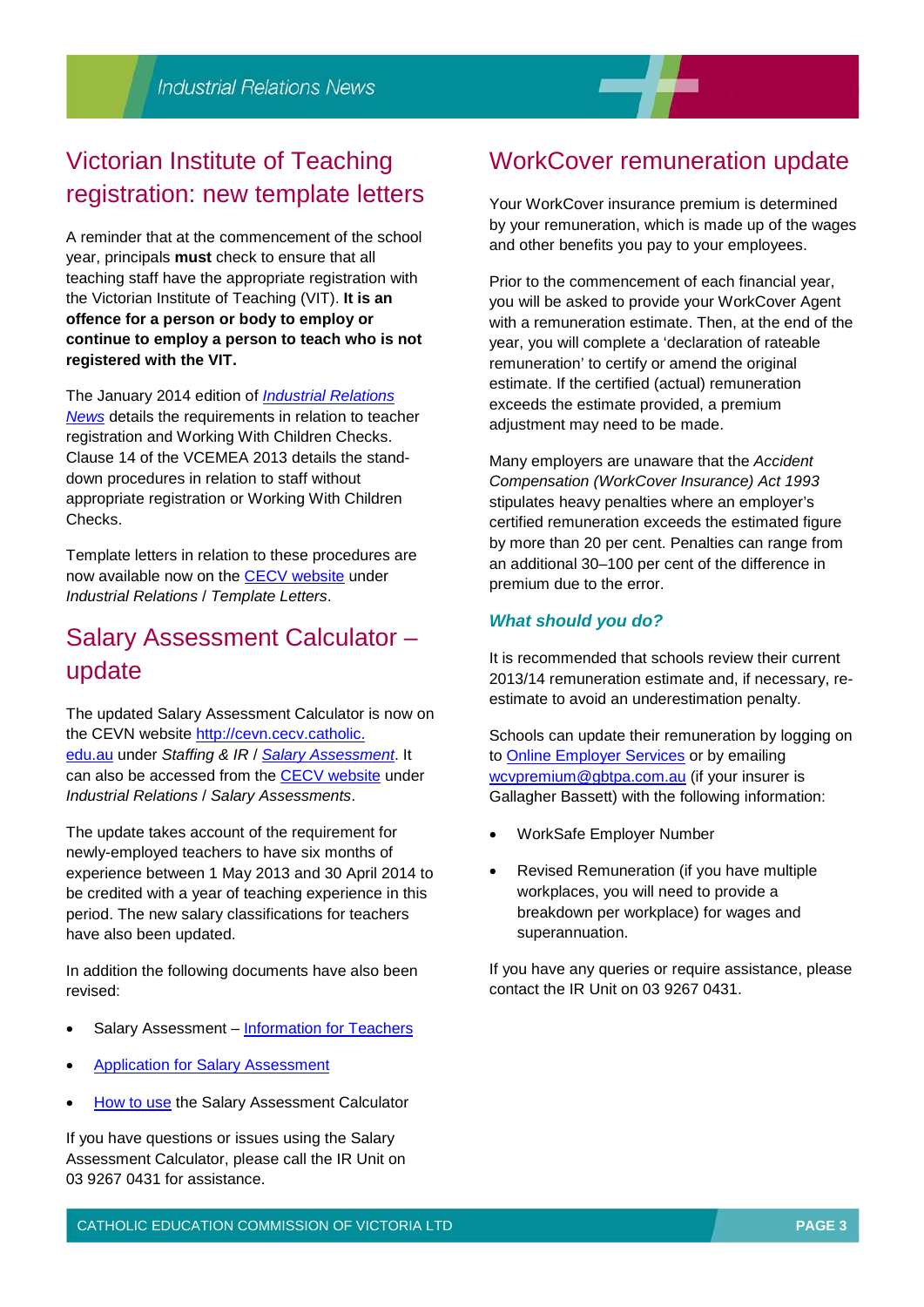## WorkSafe project visit

WorkSafe recently visited a Catholic school in relation to a project that WorkSafe is currently running which looks specifically at reviewing the policies and training that schools have in relation to:

- managing workplace bullying
- use of social media
- induction.

#### *Bullying*

As part of this project, WorkSafe requested to see the school's workplace bullying policy/procedures, as well as evidence to confirm that training had taken place on the policy, e.g. a training record.

This is a timely reminder that school's need to ensure that they have up-to-date workplace bullying policies/procedures (note: this would usually be separate to a policy dealing with student bullying).

In general terms, the following are matters that should be included in a school's workplace bullying policy:

- a commitment to providing employees with a safe working environment
- a definition of workplace bullying
- the standard of behaviour that all employees are expected to comply with
- a statement that the policy includes communication through SMS, email and social media
- what can happen if the policy is not complied with
- how and where to report issues
- where to get more information
- a review date for the policy.

#### *Induction/Training*

As well as copies of relevant policies, the WorkSafe Inspector also wanted to see evidence that a training/induction program was in place for new employees. The evidence sought included a training record with the staff that had attended the induction training.

There are a number of ways that school's can evidence attendance at training sessions. One method is to have an attendance sheet signed by those present at a training session, which can be used as evidence that the session took place and who was in attendance.

For example, if training was going to be part of the staff meetings, you could list all of the staff members' names down the left hand side of the page, with a signature box to the right. At the top of the document would be a heading indicating the date, what the meeting was and the name of the training session. If you used a resource during the training session, e.g. a DVD, you could also list this.

Alternatively, for school's that offer any online training modules, completion of the training can be tracked and recorded online.

Whenever you undertake training, it is good practice to have a questionnaire so that you can verify understanding of the training session. For example, this could be questions requiring a written response or multiple choice answers.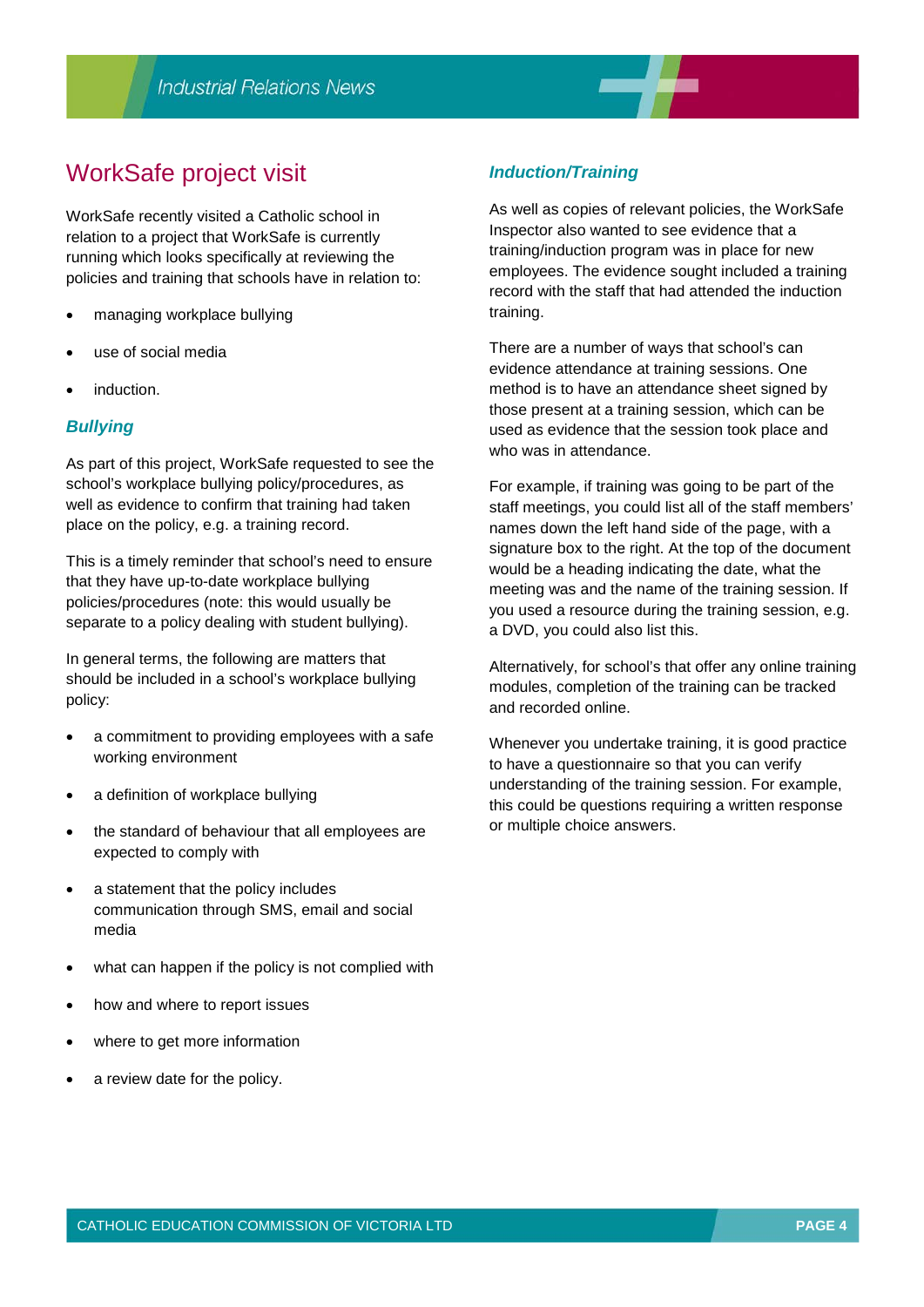## Contractor induction checklist

While employers need to provide a safe work environment for employees, this also applies for contractors. A contractor is a person, organisation or business (other than an employee) who is engaged to perform work at your school.

Some examples of contractors include: plumbers, electricians, builders and cleaners. Consideration for the safety of the contractor (and any sub-contractors) must be given throughout their engagement, not just when it commences. For longer engagements such as those involving refurbishment or building, you should have regular meetings with the contractor.

A [contractor's checklist](http://web.cecv.catholic.edu.au/vcsa/ohands/guidelines/contractor_safety_management.html) should be completed **before** the contractor performs any work. It includes ensuring that you have:

- provided the contractor with an asbestos register (if applicable)
- communicated any hazards that they may be exposed to while undertaking the work
- checked that they have appropriate certification where required, e.g. electrical registration number; Job Safety Analysis (JSA) and/or a Safe Work Method Statement (SWMS).

Your school should monitor the contractor's work as it progresses. For example, you should check that any fencing to isolate building works remains in place. You should also check that the contractor has not introduced any hazards to the school while working, e.g. leaving machinery with keys in the ignition, overfilling of bins that could fall onto walkways.

You can also refer to the contractor's JSA or SWMS and to see that they have everything in place according to these documents.

#### *Further enquiries OHS*

If you have any queries, please contact your OHS Officers:

Gayle Kekena 03 9267 0431 [gkekena@ceomelb.catholic.edu.au](mailto:gkekena@ceomelb.catholic.edu.au)

Keith Wilks-Gordon 03 9267 0431 [kwilks-gordon@ceomelb.catholic.edu.au](mailto:kwilks-gordon@ceomelb.catholic.edu.au)

## Summary of IR Unit Communications: 2014

The following is a summary of the IR Unit and OHS communications to schools for the 2014 school year:

#### *January 2014*

• Industrial Relations News No.1

#### *February 2014*

- Circular 7 February 2014
- VCEMEA 2013 Implementation Update
- 2013 Agreement Implementation Guide
- Part 2: Changes to leave entitlements
- Part 3: Salary and allowances (2014 school year)
- Salary Assessment Guidelines
- OHS Guidelines *Managing Excessive Heat*

#### *March 2014*

- Circular 14 March 2014
- Part 4: Guidelines for Salary Progression